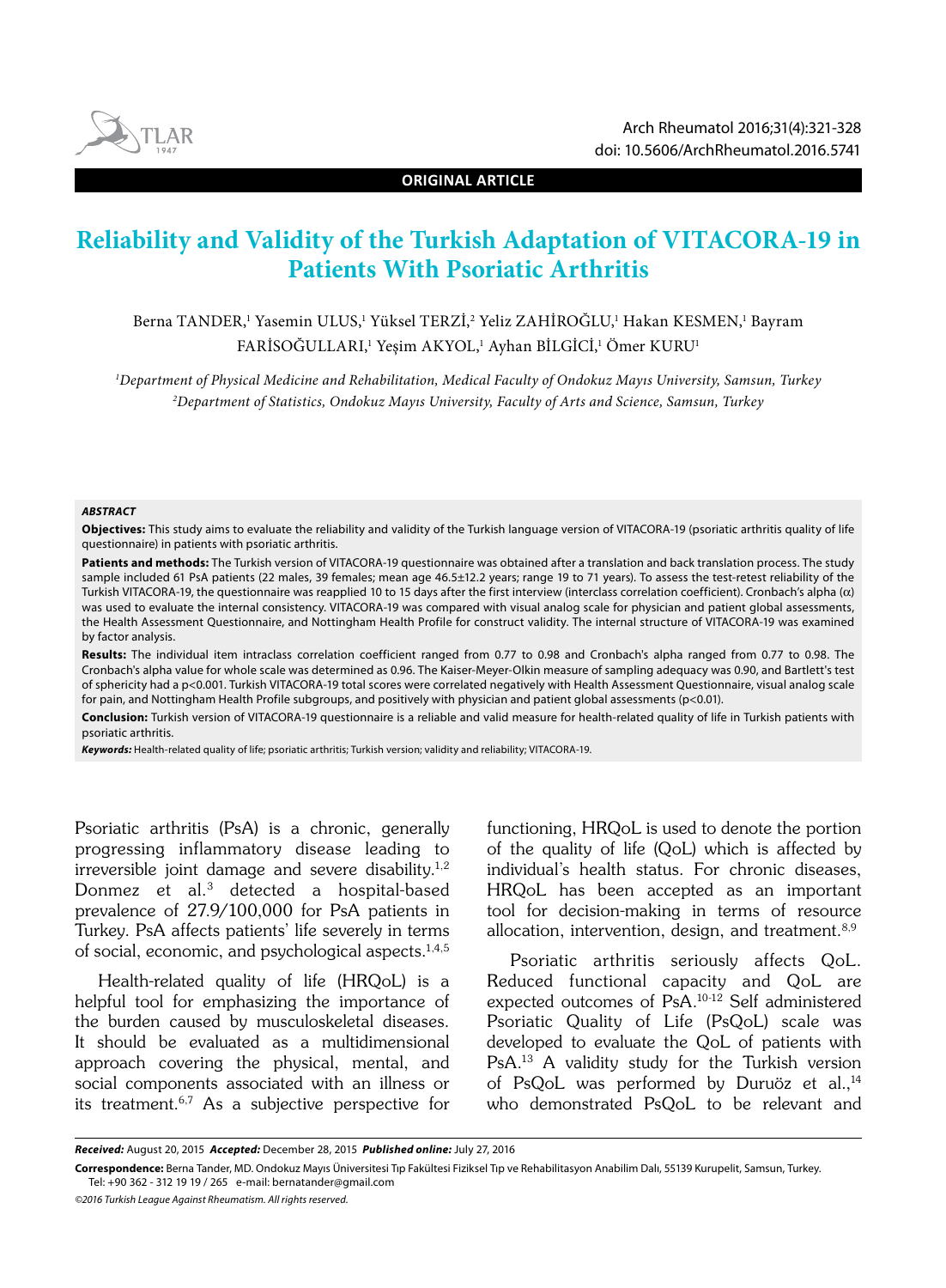acceptable to respondents, valid, and reliable with proven sensitivity to changes.15,16 HRQoL is an important outcome for daily practice and evidence based data; however, to our knowledge, limited number of publications are present regarding PsQoL questionnaires in PsA.16-19 PsQoL questions social, psychological, and occupational issues but not physical functions.17 Some authors pointed out that the questionnaire for PsQoL is not adequate for the evaluation of HRQoL of patients with PsA because this questionnaire does not include questions on basic dermatological clinical picture.16,17,20

VITACORA-19 (psoriatic arthritis quality of life questionnaire) is the second diseasespecific patient reported outcome measurement tool to assess HRQoL in patients with PsA. Consequently, several items of the questionnaire are related to PsA-specific problems.<sup>20</sup> This instrument was developed for English-speaking patients, thus adaptation to other languages/ cultures is needed. Therefore, in this study, we aimed to evaluate the reliability and validity of the Turkish language version of VITACORA-19 questionnaire in patients with PsA.

## PATIENTS AND METHODS

The study was conducted at the Department of Physical Medicine and Rehabilitation of Medical Faculty of Ondokuz Mayıs University between January 2015 and May 2015. The study was approved by the Faculty Ethics Committee. A written informed consent was obtained from each participant. The study was conducted in line with the principals of the Declaration of Helsinki. The study sample included 61 PsA patients (22 males, 39 females; mean age 46.5±12.2 years; range 19 to 71 years). Inclusion criteria were fulfilling the classification criteria of  $PsA<sup>21</sup>$  and being over 18 years of age. Individuals with psychiatric disorders which may affect QoL scores or who were not fluent Turkish speakers were excluded.

All participants were questioned about age, sex, employment status, education level, duration of psoriasis, duration of PsA, current flare up of arthritis, and received treatment for psoriasis. Perceived current health status within the last week was evaluated based on the answers "yes" or "no" given by the patients for the statements "very good", "good", and "fair". Current severity of arthritis perceived by the patients within the last week was evaluated by percentage of the answers ''yes'' or ''no'' given for the statements "no", "mild", and "moderate". Height, weight, and body mass index  $(kq/m^2)$  were measured according to international standards.

Patients were also evaluated by the tender and swollen joint counts and visual analog scale (0-100 mm) for pain. Joints assessed included the distal interphalangeal, proximal interphalangeal, and metacarpophalangeal joints of the hands; the wrist, elbow, shoulder, acromioclavicular, sternoclavicular, temporomandibular, hip, knee, ankle, and midtarsal joints; and the metatarsophalangeal and proximal interphalangeal joints of the feet. C-reactive protein (mg/dL) level and erythrocyte sedimentation rate (mm/h) were measured.

VITACORA-19 consists of 19 questions. Each item allows for 5 Likert-like response choices from "always" to "never", and the referred time period is the previous week. Each dimension score ranges from 0 (optimal) to 95. A high score indicates a good QoL.20

The validity of VITACORA-19 was assessed by comparing it with Nottingham Health Profile (NHP) and Health Assessment Questionnaire (HAQ). NHP is one of the measures of generic QoL. NHP was developed in the UK in the 1970s for use in population surveys. It has six dimensions of health: physical mobility, pain, sleep, energy, social isolation, and emotional reactions. Patients are asked whether or not each item applies to them. Each dimension score ranges from 0 (optimal) to 100. Higher score indicates more severely compromised QoL.<sup>22</sup> The Turkish version of NHP was obtained after an accurate translation process, which resulted in a conceptually equivalent version.23

Health Assessment Questionnaire was developed to evaluate the functional status of patients with arthritis.<sup>24</sup> It includes 20 questions in eight categories of functioning: dressing, rising, eating, walking, hygiene, reach, grip, and usual activities. For each item, there is a four-level difficulty scale that is scored from 0 to 3, representing normal (no difficulty) (0), some difficulty (1), much difficulty (2) and inability to perform (3). The highest component score in each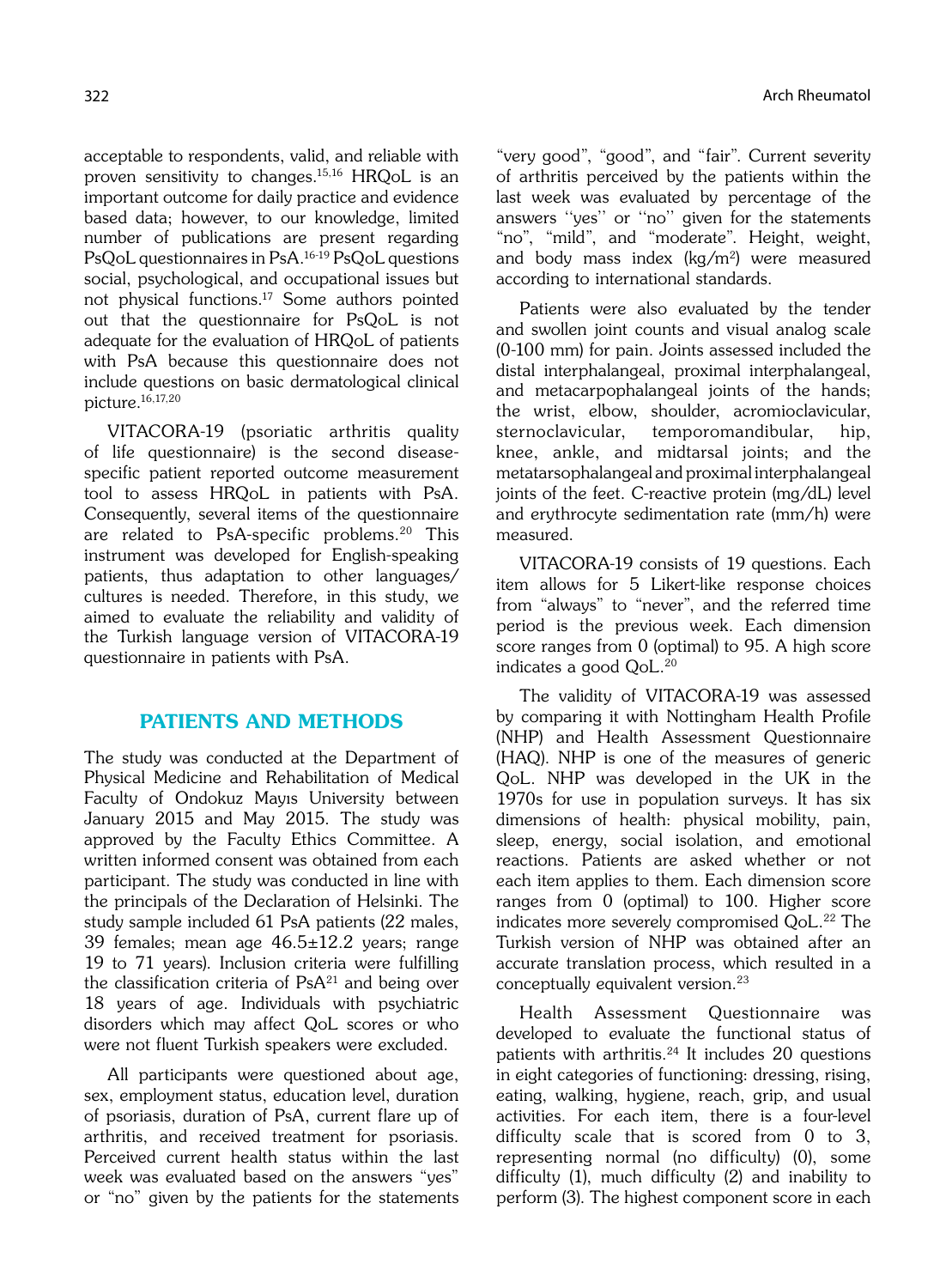category determines the score for the category, unless aids or devices are required. The possible score ranges from 0 to 3. Kucukdeveci et al.<sup>25</sup> adapted the HAQ to the Turkish language and proved its validity.

All subjects were reevaluated two weeks later using an interclass correlation coefficient. In the second examination, physician and patient global assessments, HAQ, NHP, and VITACORA-19 were asked again for test-retest evaluation.

VITACORA-19 was translated into Turkish by three Turkish medical doctors who were proficient in English. Discrepancies in initial translations were addressed with the assistance of a fourth independent translator. The Turkish version of VITACORA-19 was then translated back into English by 2 English-speaking language specialists who were blinded to the original scale and the objective of the study. The differences between translated versions were evaluated, and a satisfactory compliance with the original scale was achieved by consensus of the translators. Firstly, 10 patients completed the questionnaire and were asked whether or not they could understand all items of Turkish VITACORA-19. None of the patients in this initial group reported any problem regarding any item of VITACORA-19. Then, the 61 patients who constituted the study group completed VITACORA-19 Scale.

## Statistical analysis

All data were analyzed with IBM SPSS Statistics for Windows, Version 20.0 software program (IBM Corporation, Armonk, NY, USA). Descriptive statistics were used to characterize the sample. The Kolmogorov Smirnov test was used to analyze normal distribution assumption of the quantitative outcomes and all parameters were not normally distributed. Non-parametric statistical tests were used because of the ordinal nature of the outcome measures. Nonparametric tests for independent samples (the Mann-Whitney U test for two groups or the Kruskal-Wallis one-way analysis of variance for three or more groups) were used to test differences in VITACORA-19 scores between groups. For group comparison, Kruskal-Wallis test with the Bonferroni correction was used for multiple comparisons of continuous variables.

Internal reliability of VITACORA-19 was evaluated by calculating the Cronbach's alpha coefficient for the whole scale. Test-retest reliability was assessed by the intraclass correlation coefficient (ICC) between scores obtained in the main survey and follow-up. For test-retest reliability assessment, 61 patients were assessed twice with a two-week interval.

Construct validity was evaluated by exploratory factor analysis. The internal structure of VITACORA-19 was examined by factor analysis,

| <b>Table 1.</b> Characteristics of the patients $(n=61)$                                                            |                 |        |                 |  |  |  |
|---------------------------------------------------------------------------------------------------------------------|-----------------|--------|-----------------|--|--|--|
| Variable                                                                                                            | $Mean \pm SD$   | Median | Range (Min-Max) |  |  |  |
| Age (years)                                                                                                         | $46.5 \pm 12.2$ | 46.0   | 19-71           |  |  |  |
| Body mass index (kg/m <sup>2</sup> )                                                                                | $29.2 + 4.2$    | 29.0   | 22-42           |  |  |  |
| Psoriasis duration (years)                                                                                          | $15.3 \pm 11.6$ | 10.0   | $2 - 50$        |  |  |  |
| Psoriathic arthritis duration (years)                                                                               | $10.6 \pm 8.5$  | 8.5    | $2 - 48$        |  |  |  |
| Swollen joint count                                                                                                 | $0.5 \pm 1.5$   | 0.0    | $0-10$          |  |  |  |
| Tender joint count                                                                                                  | $1.7 \pm 3.0$   | 0.0    | $0-17$          |  |  |  |
| Erythrocyte sedimentation rate (mm/h)                                                                               | $17.9 \pm 13.1$ | 14.0   | $3-60$          |  |  |  |
| C-reactive protein (mg/dL)                                                                                          | $4.0 \pm 4.8$   | 2.0    | $1-28$          |  |  |  |
| Patient pain (visual analog scale)                                                                                  | $45.7 \pm 30.6$ | 50.0   | $0-100$         |  |  |  |
| Health assessment questionnaire                                                                                     | $0.4 \pm 0.5$   | 0.1    | $0 - 3$         |  |  |  |
| VITACORA-19                                                                                                         | $66.9 \pm 20.2$ | 68.0   | 23-95           |  |  |  |
| Nottingham Health Profile                                                                                           |                 |        |                 |  |  |  |
| Energy level                                                                                                        | $48.5 \pm 41.4$ | 39.2   | $0-100$         |  |  |  |
| Pain                                                                                                                | $42.2 \pm 35.9$ | 38.2   | $0-100$         |  |  |  |
| Emotional reactions                                                                                                 | $33.6 \pm 35.2$ | 23.7   | $0-100$         |  |  |  |
| Sleep                                                                                                               | $33.4 \pm 36.7$ | 16.1   | $0-100$         |  |  |  |
| Social isolation                                                                                                    | $23.5 \pm 36.7$ | 0.0    | $0-100$         |  |  |  |
| Physical mobility                                                                                                   | $28.2 \pm 26.2$ | 22.0   | $0-100$         |  |  |  |
| SD: Standard deviation; Min: Minimum; Max: Maximum; VITACORA-19: Psoriatic arthritis quality of life questionnaire. |                 |        |                 |  |  |  |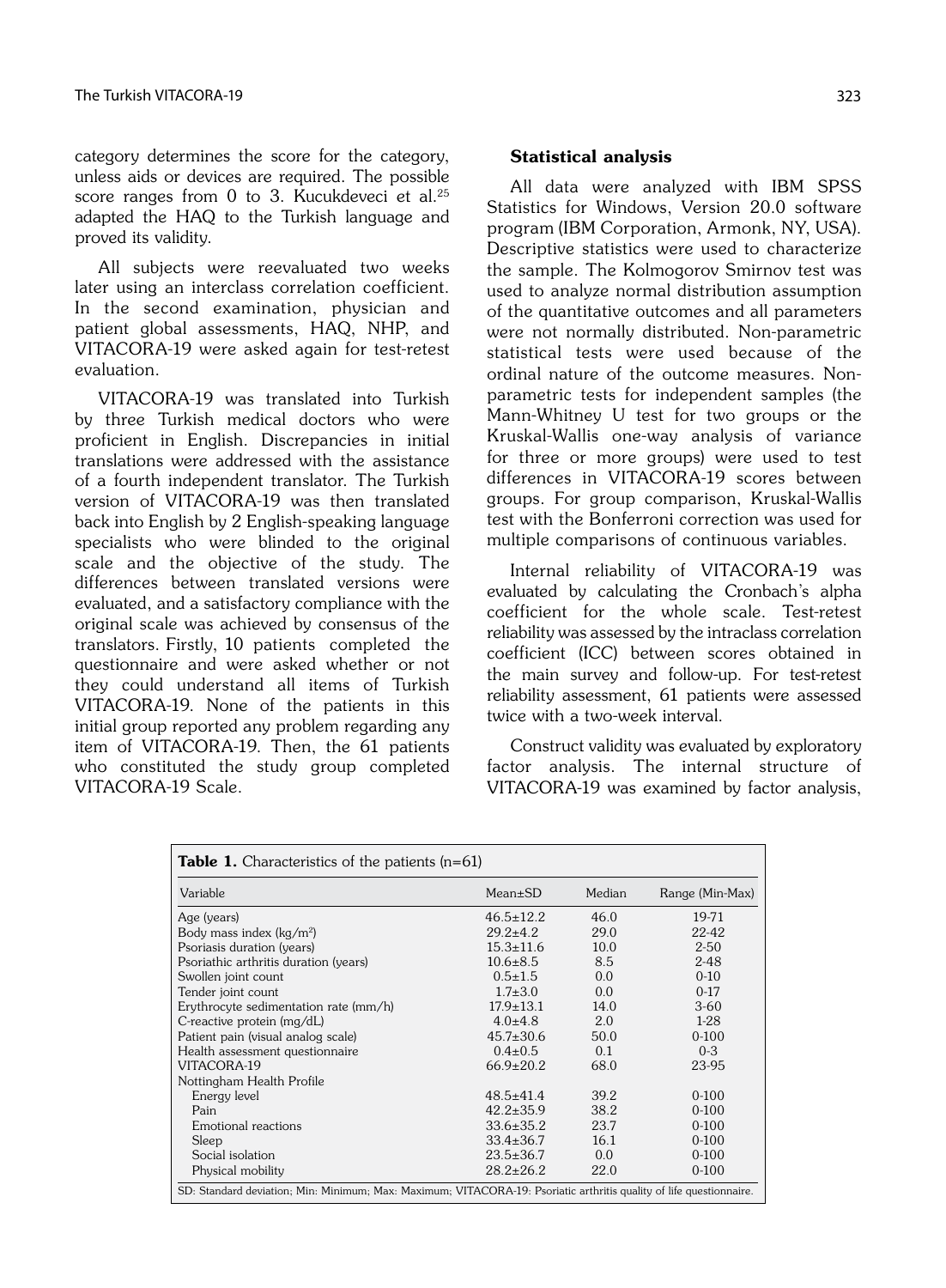first by using principal component analysis with Varimax rotation, then by using oblique rotation to assess inter-correlation between factors, and finally by specifying a single factor solution to determine the unity of the scale. The Kaiser-Meyer-Olkin (KMO) test was performed to evaluate sample adequacy. The number of components was determined according to the eigenvalue.

Convergent validity was assessed by examining the correlation between VITACORA-19 and other parameters. Correlation was assessed by Spearman's correlation analysis. P value of less than 0.05 was considered as statistically significant.

## RESULTS

Demographic and disease-related data of the patients are given in Table 1. The Turkish VITACORA-19 scores were significantly higher in male subjects than females,  $(p<0.001)$ , in secondary education (p<0.05), in subjects who had not perceived current severity of arthritis as mild (p<0.05), and in subjects who had perceived current health status as very good (p<0.001). Patients reporting a flare of their arthritis also had significantly lower scores in VITACORA-19 compared to patients without a flare  $(p<0.05)$ (Table 2). There was no statistically significant difference in Turkish VITACORA-19 scores between married and employed subjects and in subjects who were on treatment for psoriasis (p>0.05) (Table 2).

The individual item ICC ranged from 0.77 to 0.98 and Cronbach's alpha value ranged from 0.77 to 0.98. The Cronbach's alpha value of the whole scale was determined as 0.96 (Table 3).

Test-retest reliability of the Turkish version of VITACORA-19 was 0.96, demonstrating very good reproducibility (Table 4).

Factor analysis of the 19 items in VITACORA-19 revealed two factors above eigenvalue of 1, which were more prominent (Table 5). Each item was represented in factor analysis. At the end of the

|                                         | $Mean \pm SD$   | Median | Min-Max | p         |
|-----------------------------------------|-----------------|--------|---------|-----------|
| <b>Sex</b>                              |                 |        |         |           |
| Female                                  | $61.7 \pm 20.7$ | 62.0   | 23-94   |           |
| Male                                    | $76.1 \pm 16.0$ | 79.0   | 45-95   | $0.008**$ |
| Marital status                          |                 |        |         |           |
| Married                                 | $67.5 \pm 20.7$ | 69.0   | 23-95   |           |
| Other                                   | $63.9 \pm 18.5$ | 65.0   | 33-91   | 0.526     |
| Education                               |                 |        |         |           |
| Primary education                       | $61.0 \pm 20.7$ | 62.0   | 23-94   |           |
| Secondary education + college           | $76.5 \pm 21.0$ | 83.0   | 47-93   | $0.017*$  |
| Employment status                       |                 |        |         |           |
| Housewife                               | $62.4 \pm 21.8$ | 62.5   | 24-94   |           |
| Retired                                 | $59.7 \pm 12.8$ | 65.0   | 45-69   |           |
| Working                                 | $69.7 \pm 17.5$ | 69.0   | 47-95   | 0.379     |
| Officer                                 | $77.0 \pm 10.0$ | 77.0   | 67-87   |           |
| Other                                   | $72.6 \pm 19.7$ | 80.0   | 23-94   |           |
| Using treatment for psoriasis           |                 |        |         |           |
| Yes                                     | $58.8 \pm 11.6$ | 58.0   | 45-76   |           |
| N <sub>o</sub>                          | $67.7 \pm 20.8$ | 69.0   | 23-72   | 0.218     |
| Current flare up of arthritis           |                 |        |         |           |
| Yes                                     | $57.6 \pm 18.6$ | 53.5   | 24-93   |           |
| No                                      | $69.6 \pm 20.1$ | 74.0   | 23-95   | $0.027*$  |
| Perceived current severity of arthritis |                 |        |         |           |
| N <sub>o</sub>                          | $73.1 \pm 19.9$ | 80.0   | 23-95   |           |
| Mild                                    | $62.4 \pm 17.8$ | 63.0   | 24-93   | $0.011*$  |
| Moderate                                | $50.7 \pm 17.8$ | 47.0   | 24-81   |           |
| Perceived current health status         |                 |        |         |           |
| Very good                               | $76.9 \pm 17.2$ | 81.0   | 23-95   |           |
| Good                                    | $60.7 \pm 18.6$ | 59.5   | 24-93   | $0.001**$ |
| Fair                                    | $44.8 \pm 12.4$ | 45.0   | 24-63   |           |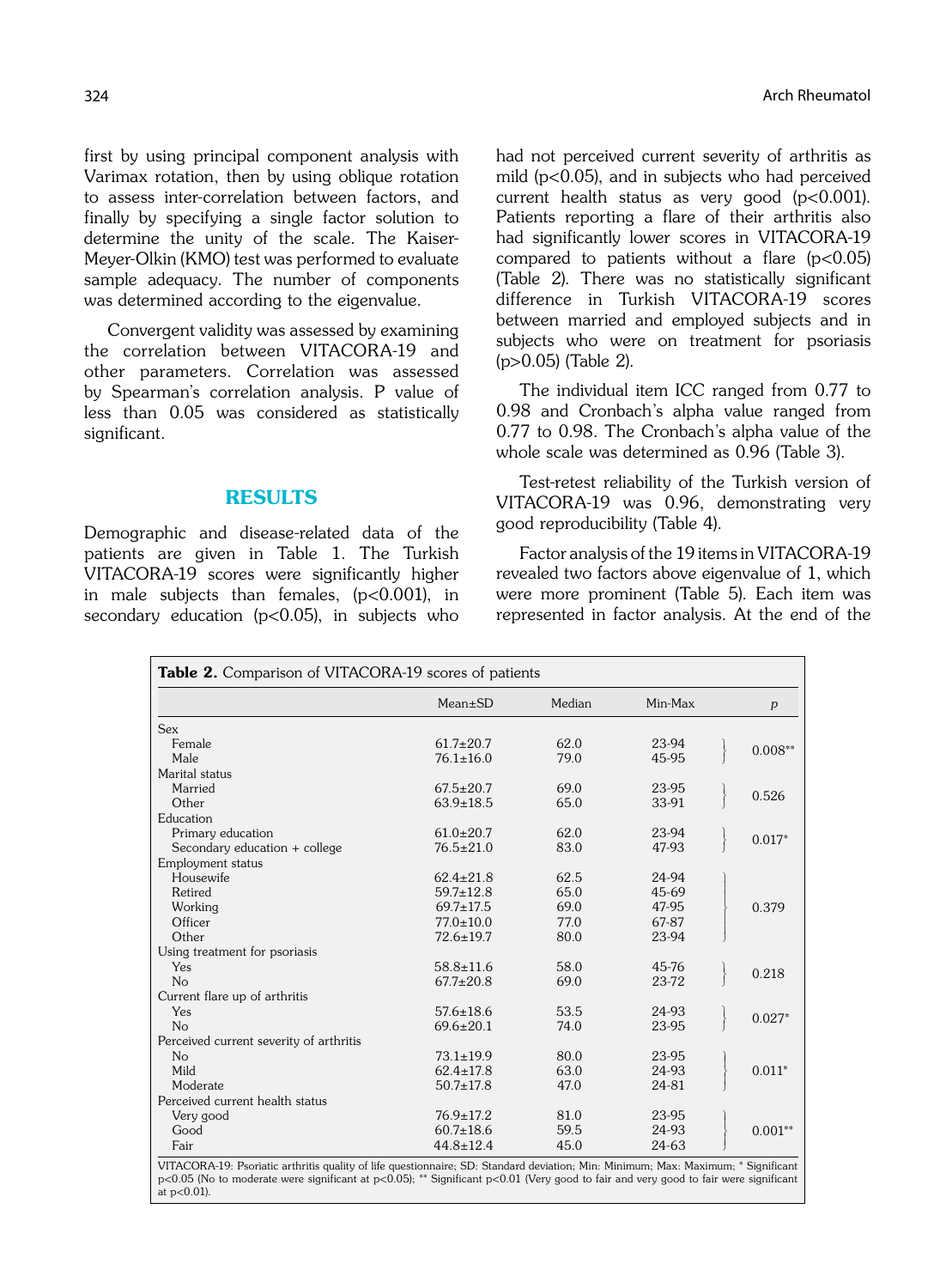| VITACORA-19 questions     | ICC  | Cronbach's alpha |
|---------------------------|------|------------------|
| $1st$ question            | 0.91 | 0.92             |
| $2nd$ question            | 0.96 | 0.96             |
| $3rd$ question            | 0.93 | 0.93             |
| $4th$ question            | 0.96 | 0.96             |
| 5 <sup>th</sup> question  | 0.93 | 0.93             |
| $6th$ question            | 0.95 | 0.95             |
| 7 <sup>th</sup> question  | 0.95 | 0.95             |
| 8 <sup>th</sup> question  | 0.93 | 0.93             |
| $9th$ question            | 0.92 | 0.92             |
| $10th$ question           | 0.96 | 0.96             |
| $11th$ question           | 0.94 | 0.94             |
| $12th$ question           | 0.94 | 0.93             |
| 13 <sup>th</sup> question | 0.98 | 0.98             |
| $14th$ question           | 0.96 | 0.96             |
| $15th$ question           | 0.96 | 0.96             |
| $16th$ question           | 0.77 | 0.77             |
| $17th$ question           | 0.97 | 0.97             |
| $18th$ question           | 0.94 | 0.94             |
| $19th$ question           | 0.95 | 0.95             |
| Total                     |      | 0.96             |

analysis, KMO value was determined as 0.90, which was observed to be a suitable value for the analysis of essential variables. Similarly, Bartlett's test of sphericity results (p<0.001) suggested that data were inter-related and suitable for factor analysis.

Total matrix variance was 66.24% for both factors (factor 1, 59.74%; factor 2, 6.50%). Tasks related to activities including moods were listed under factor 2; whereas tasks related to functions were listed under factor 1. Finally, the construct validity of our translated questionnaire was evaluated as satisfactory (Table 5).

Construct validity (comparison of VITACORA-19 with the other scales used for evaluation of PsA) is given in Table 6. The Turkish version of VITACORA-19 scores negatively correlated with the HAQ  $(r= -0.60)$  and the most significant negative correlation was obtained with NHP emotional reactions (r= -0.72) and NHP pain ( $r = -0.68$ ) ( $p < 0.01$ ) (Table 6). There was also a positive correlation between VITACORA-19 scores and patient global assessment (r=0.44) and physician global assessment  $(r=0.48)$  (p<0.01) (Table 6). Correlation of VITACORA-19 with the other subgroups and scales was relatively similar (Table 6).

## **DISCUSSION**

Investigations on QoL in rheumatic diseases have extensively increased in last decades. The general consensus to recommend a core set of six domains for PsA was set at Outcome Measures in Rheumatology Clinical Trials 8 and HRQoL was one of these.<sup>26</sup> There are studies highlighting that QoL has been negatively affected in patients with PsA. However, in these studies, specific QoL scales have not been used. The patient-perceived effect of PsA has been usually assessed through generic questionnaires such as the HAQ or short form 36.10-12,27 VITACORA-19 disease-specific instrument has been developed to evaluate HRQoL in patients with PsA and the objective was to develop a questionnaire to calculate a score reflecting the effect of PsA based on patients' perspectives.

Cronbach's alpha coefficient providing us with internal consistency of the scale tested where values over 0.80 are accepted as a higher index of consistency.28 In this study, the analysis of internal validity of the Turkish VITACORA-19 revealed that the scale items presented adequate internal consistency (alpha=0.96). In the original study by Torre-Alonso et al.,<sup>20</sup> VITACORA-19 showed high internal consistency (Cronbach's alpha=0.95) in PsA patients. In addition, individual items in the Turkish VITACORA-19 ranged between 0.77 and 0.98. Considering these results, in the current study, the internal consistency of the Turkish VITACORA-19 is even higher than the original test by Torre-Alonso et al.<sup>20</sup>

| <b>Table 4.</b> Internal consistency and test-retest reliability of VITACORA-19                                                   |            |                |                  |                                        |                                                |  |  |  |
|-----------------------------------------------------------------------------------------------------------------------------------|------------|----------------|------------------|----------------------------------------|------------------------------------------------|--|--|--|
|                                                                                                                                   | Median     | Range          | Cronbach's alpha | <b>ICC</b><br>$(95\% \text{ CI})$      | Test-retest reliability<br>$(95\% \text{ CI})$ |  |  |  |
| $1st$ assessment<br>$2nd$ assessment                                                                                              | 3.6<br>3.6 | $1-5$<br>$1-5$ | 0.87<br>0.96     | $0.85(0.78-0.90)$<br>$0.96(0.94-0.97)$ | $0.91(0.85-0.94)$<br>$0.91(0.85-0.94)$         |  |  |  |
| VITACORA-19: Psoriatic arthritis quality of life questionnaire; ICC: Intraclass correlation coefficient; CI: Confidence interval. |            |                |                  |                                        |                                                |  |  |  |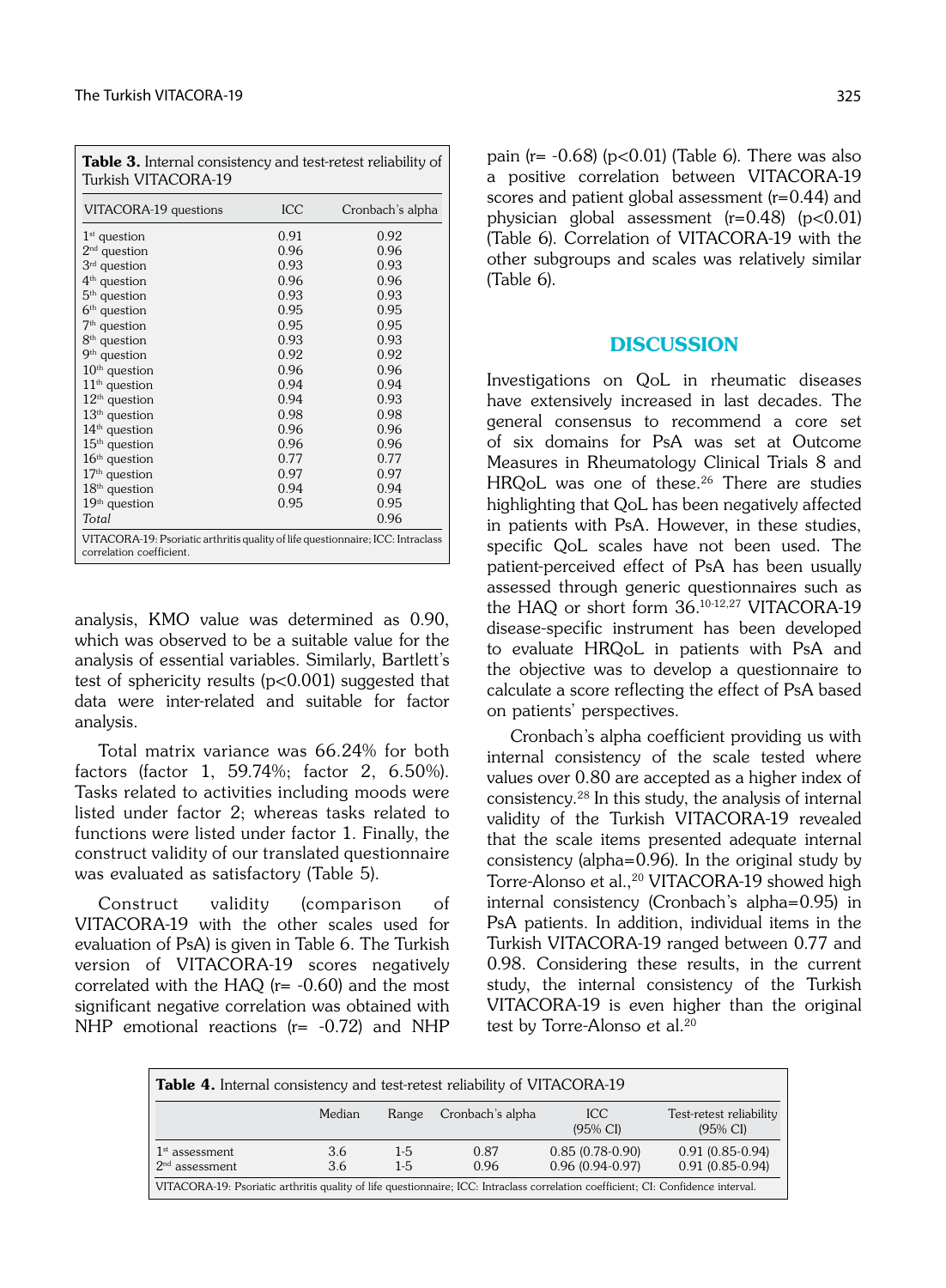| Items            | Indicators                                                              |          | Factorial load |       |
|------------------|-------------------------------------------------------------------------|----------|----------------|-------|
|                  |                                                                         | Factor 1 | Factor 2       |       |
| Item 1           | Limited mobility conditioned my life                                    | 0.64     | 0.43           | 0.59  |
| Item 2           | Takes me a long time to recover from any physical effort                | 0.65     | 0.40           | 0.58  |
| Item 3           | It was difficult to change my position in bed (e.g., roll over)         | 0.74     | 0.32           | 0.65  |
| Item 4           | My physical strength diminished                                         | 0.82     | 0.29           | 0.76  |
| Item 5           | I was unmotivated, not in the mood of doing anything                    | 0.56     | 0.66           | 0.75  |
| Item 6           | Due to my exhaustion, I was sad and sorrowful                           | 0.66     | 0.56           | 0.75  |
| Item 7           | My mood was affected by illness pain                                    | 0.63     | 0.61           | 0.77  |
| Item 8           | I was afraid of pain                                                    | 0.63     | 0.54           | 0.69  |
| Item 9           | I was worried about being dependent on third parties because of         |          |                |       |
|                  | signs and symptoms                                                      | 0.63     | 0.62           | 0.78  |
| Item 10          | I felt desperate because of symptoms' pain                              | 0.59     | 0.61           | 0.71  |
| Item 11          | I avoid meeting people                                                  | 0.53     | 0.68           | 0.74  |
| Item 12          | My usual work/non-employment activities (including housework)           |          |                |       |
|                  | performance went down                                                   | 0.61     | 0.41           | 0.54  |
| Item 13          | I was afraid of lose my job after asking for a sick leave               | 0.02     | 0.75           | 0.57  |
| Item 14          | People shun me because of my skin appearance                            | 0.16     | 0.63           | 0.42  |
| Item 15          | I had difficulties doing some manual activities (e.g., grab something,  |          |                |       |
|                  | driving, cooking, use computer)                                         | 0.68     | 0.27           | 0.53  |
| Item 16          | My pain woke me up in the middle of the night, not allowing me to rest  | 0.75     | 0.32           | 0.67  |
| Item 17          | Pain affected me the most                                               | 0.88     | 0.06           | 0.77  |
| Item 18          | Inflammation and joint discomfort (e.g., ankle, knee, wrist, fingers)   |          |                |       |
|                  | affected me the most                                                    | 0.85     | 0.21           | 0.77  |
| Item 19          | I was worried about the future evolution of my illness (e.g., needing a |          |                |       |
|                  | cane or crutches)                                                       | 0.73     | 0.23           | 0.58  |
|                  | Engein values (eigenvalue)                                              | 11.35    | 1.24           | 12.59 |
|                  | Explained variance (%)                                                  | 59.74    | 6.50           | 66.24 |
| Cronbach's alpha |                                                                         | 0.955    | 0.855          |       |
|                  | VITACORA-19: Psoriatic arthritis quality of life questionnaire.         |          |                |       |

Test-retest reliability is used to assess the consistency of a measure from one time to another. This value was estimated using ICCs.29 In the original study by Torre-Alonso et al.,<sup>20</sup> testretest reliability of VITACORA-19 on PsA patient population was high (ICC=0.94). Consistent with the original study, the individual item testretest coefficient in our study was found to range from 0.77 to 0.98, which proved its test-retest reliability. Moreover, good test-retest reliability

| Table 6. Comparison of VITACORA-19 with other<br>scales                                                                                                                                                                                                                                                           |                                                                                              |
|-------------------------------------------------------------------------------------------------------------------------------------------------------------------------------------------------------------------------------------------------------------------------------------------------------------------|----------------------------------------------------------------------------------------------|
|                                                                                                                                                                                                                                                                                                                   | VITACORA-19 scores                                                                           |
|                                                                                                                                                                                                                                                                                                                   |                                                                                              |
| Health assessment questionnaire<br>Nottingham health profile energy level<br>Nottingham health profile pain<br>Nottingham health profile energy level<br>Nottingham health profile sleep<br>Nottingham health profile social isolation<br>Nottingham health profile physical mobility<br>Pain-visual analog scale | $-0.60*$<br>$-0.62*$<br>$-0.68*$<br>$-0.72*$<br>$-0.54*$<br>$-0.65*$<br>$-0.56*$<br>$-0.43*$ |
| VITACORA-19: Psoriatic arthritis quality of life questionnaire; $*$ $p<0.01$ .                                                                                                                                                                                                                                    |                                                                                              |

(ICC=0.96) indicates low measurement error for the questionnaire.

Factor analysis is a collection of methods used to examine how underlying constructs influence the responses on a number of measured variables.30 The internal structure of the original VITACORA-19 scale was not examined by factor analysis.20 The Bartlett's test value was determined before the assessment of factor construct and found to be suitable for factor analysis  $(p=0.001)$ . The KMO is used to compare an observed correlation coefficient and the partial correlation coefficient. In this study, KMO value was 0.90, which may be considered adequate. In the present study, items 5, 10, 11, 13, and 14, which were related to mood of patients, were included under factor 2.

Convergent validity was assessed by reviewing the magnitude and direction of the correlation of Turkish VITACORA-19 scores to other performances or scores on other measures. In the current study, there was also a negative correlation between VITACORA-19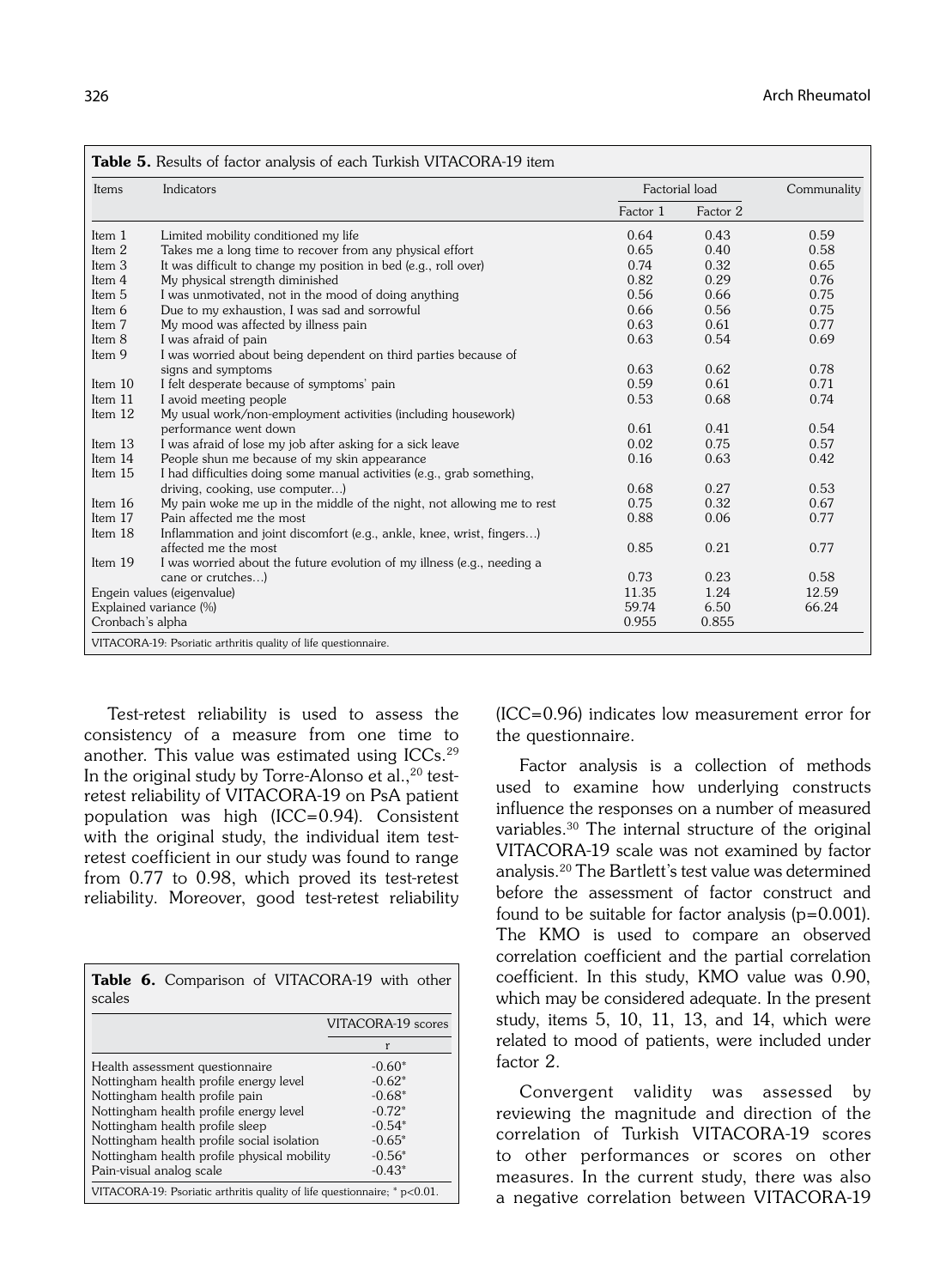scores and HAQ, NHP, and visual analog scale for pain scores. Some authors found a significant correlation between PsQoL and HAQ scores.16,18 This result indicated that higher VITACORA-19 scores were associated with low disease severity and low pain score. Pain may interfere with the activities related to daily life and thus cause poor functional status and diminished QoL. Similar to our study, McKenna et al.<sup>13</sup> and Billing et al.<sup>19</sup> reported a significant correlation between subgroups of NHP and PsQoL scores. Thus, we can consider the Turkish version of VITACORA-19 as a questionnaire that evaluates the QoL of PsA patients multi-dimensionally.

Marital and employment statuses and receiving psoriasis treatment had no significant influence on VITACORA-19 scores. Male patients and those with higher education levels had high VITACORA-19 scores. In the original study by Torre-Alonso et al., the effects of demographic data (sex, marital, employment and educational statuses) on VITACORA-19 had not been assessed.<sup>20</sup> McKenna et al.<sup>13</sup> demonstrated no influence of sex or marital status on PsQoL. As in our study, they also showed no effect of the presence of psoriasis treatment on  $PsQoL$ .<sup>13</sup> In the study by Wink et al.,18 the male patients had higher PsQoL scores, as in our study. Similar to the previous studies, patients who do not perceived current severity of arthritis as mild or those who had no flare of arthritis had higher VITACORA-19 score indicating that presence and severity of arthritis are among the main parameters determining the level of  $HRQoL$ .<sup>13,18,19</sup> As expected, our study has shown that excellent perception of health status is an indicator for higher QoL, as the original study pointed out.<sup>20</sup> We have demonstrated that Turkish version of VITACORA-19 was able to distinguish the difference between perceived severity of arthritis and self-evaluated overall health status among patients.

In conclusion, the findings of this study confirm that Turkish VITACORA-19 has good reliability and validity as a measure of QoL in PsA patient population in Turkey and may be a valid questionnaire for the assessment of QoL both in research and clinical practice.

#### Declaration of conflicting interests

The authors declared no conflicts of interest with respect to the authorship and/or publication of this article.

#### Funding

The authors received no financial support for the research and/or authorship of this article.

## REFERENCES

- 1. Duarte GV, Faillace C, Freire de Carvalho J. Psoriatic arthritis. Best Pract Res Clin Rheumatol 2012;26:147- 56.
- 2. Gladman DD, Antoni C, Mease P, Clegg DO, Nash P. Psoriatic arthritis: epidemiology, clinical features, course, and outcome. Ann Rheum Dis 2005;64:14-7.
- 3. Dönmez S, Pamuk ÖN, Akker M, Ak R. Clinical features and types of articular involvement in patients with psoriatic arthritis. Clin Rheumatol 2015;34:1091-6.
- Lee S, Mendelsohn A, Sarnes E. The burden of psoriatic arthritis: a literature review from a global health systems perspective. P T 2010;35:680-9.
- 5. Edson-Heredia E, Zhu B, Guo J, Maeda-Chubachi T, Lebwohl M. Disease burden and quality of life in psoriasis patients with and without comorbid psoriatic arthritis: results from National Psoriasis Foundation panel surveys. Cutis 2015;95:173-8.
- 6. Wilson IB, Cleary PD. Linking clinical variables with health-related quality of life. A conceptual model of patient outcomes. JAMA 1995;273:59-65.
- 7. Stucki G, Boonen A, Tugwell P, Cieza A, Boers M. The World Health Organisation International Classification of Functioning, Disability and Health: a conceptual model and interface for the OMERACT process. J Rheumatol 2007;34:600-6.
- 8. Cieza A, Stucki G. Content comparison of healthrelated quality of life (HRQOL) instruments based on the international classification of functioning, disability and health (ICF). Qual Life Res 2005;14:1225-37.
- 9. Laas K, Roine R, Räsänen P, Sintonen H, Leirisalo-Repo M. Health-related quality of life in patients with common rheumatic diseases referred to a university clinic. Rheumatol Int 2009;29:267-73.
- 10. Husted JA, Gladman DD, Farewell VT, Long JA, Cook RJ. Validating the SF-36 health survey questionnaire in patients with psoriatic arthritis. J Rheumatol 1997;24:511-7.
- 11. Zachariae H, Zachariae R, Blomqvist K, Davidsson S, Molin L, Mørk C, et al. Quality of life and prevalence of arthritis reported by 5,795 members of the Nordic Psoriasis Associations. Data from the Nordic Quality of Life Study. Acta Derm Venereol 2002;82:108-13.
- 12. Rosen CF, Mussani F, Chandran V, Eder L, Thavaneswaran A, Gladman DD. Patients with psoriatic arthritis have worse quality of life than those with psoriasis alone. Rheumatology (Oxford) 2012;51:571-6.
- 13. McKenna SP, Doward LC, Whalley D, Tennant A, Emery P, Veale DJ. Development of the PsAQoL: a quality of life instrument specific to psoriatic arthritis. Ann Rheum Dis 2004;63:162-9.